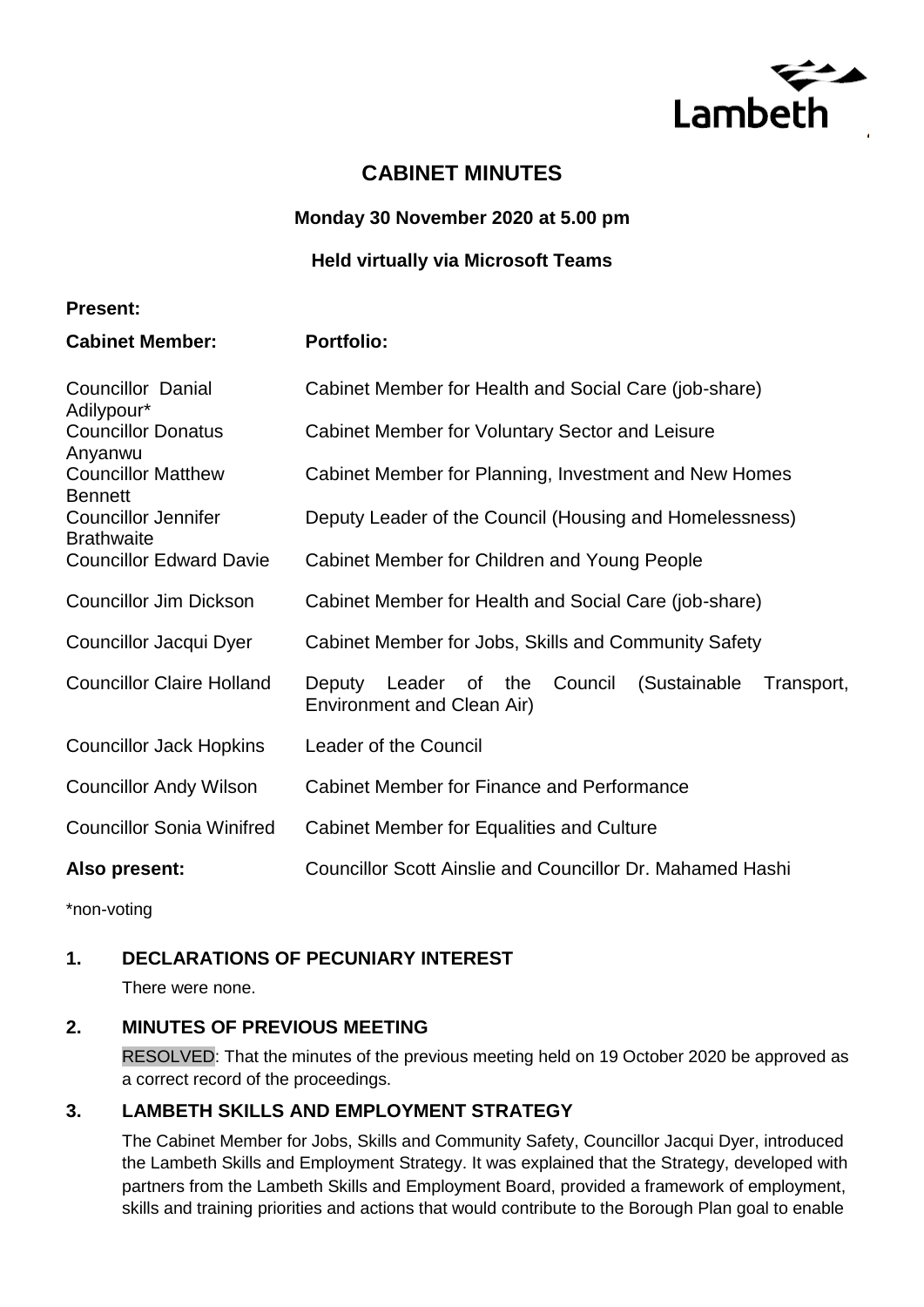communities to benefit from opportunities in Lambeth and across London.

It was noted that the Strategy, set out at Appendix 2 of the report, had been based on analysis of relevant economic data as well as qualitative feedback from residents, employers, and partners about the steps that were required to ensure residents had access to jobs and training. Councillor Dyer emphasised that a key aim of the Strategy was to address inequalities, especially in relation to the economic impact of Covid-19.

Cabinet then heard from public speakers with Fiona Morey, Executive Principal of Lambeth College, highlighting:

- The close collaboration and partnership working between the College and the Council to deliver the Skills and Employment Strategy to benefit local residents.
- The College's technology and digital education was closely aligned with Labour Market Information (LMI) data and its curriculum matched current and future jobs to fulfil its promise as a gateway organisation.
- The delivery of English language skills for speakers of other languages would help support adults into new jobs, retraining and upskilling; in addition to responding to the economic effects of Covid-19.
- A Youth Hub was launching on 7 December 2020 to provide a gateway for residents across the borough into jobs, re-skilling and upskilling.

Natalie Creary, Black Thrives Programme Delivery Director, commended work that had taken place to develop the Strategy, for its co-production and for embracing a collective impact model. The following comments were also noted:

- The need for the Strategy to address mental health and equality in Lambeth.
- The importance of focusing on those furthest away from the jobs market, and their progression, due to structural barriers, with an emphasis on tackling inequality.
- Black Thrive had a project, funded by Guy's and St Thomas' NHS Foundation Trust (GSTT), to review barriers faced by black people with long-term health conditions in accessing and sustaining good work; and it encouraged the Council to use this and other projects, to incorporate further opportunities and develop the Skills and Employment Strategy.
- The need for there to be a balance between supporting people into good jobs and investing into enterprise and creating employment, which should be embedded into the overarching Economic Resilience Strategy to respond to the economic fallout of Covid-19.

Councillor Scott Ainslie, Deputy Leader of the Opposition, also made representations on this item which focussed on:

- The importance of learning lessons from previous schemes and initiatives, and ensuring clarity on how future success would be measured.
- Concerns that, across Lambeth, the percentage of jobs paid below the London Living Wage (LLW) had increased.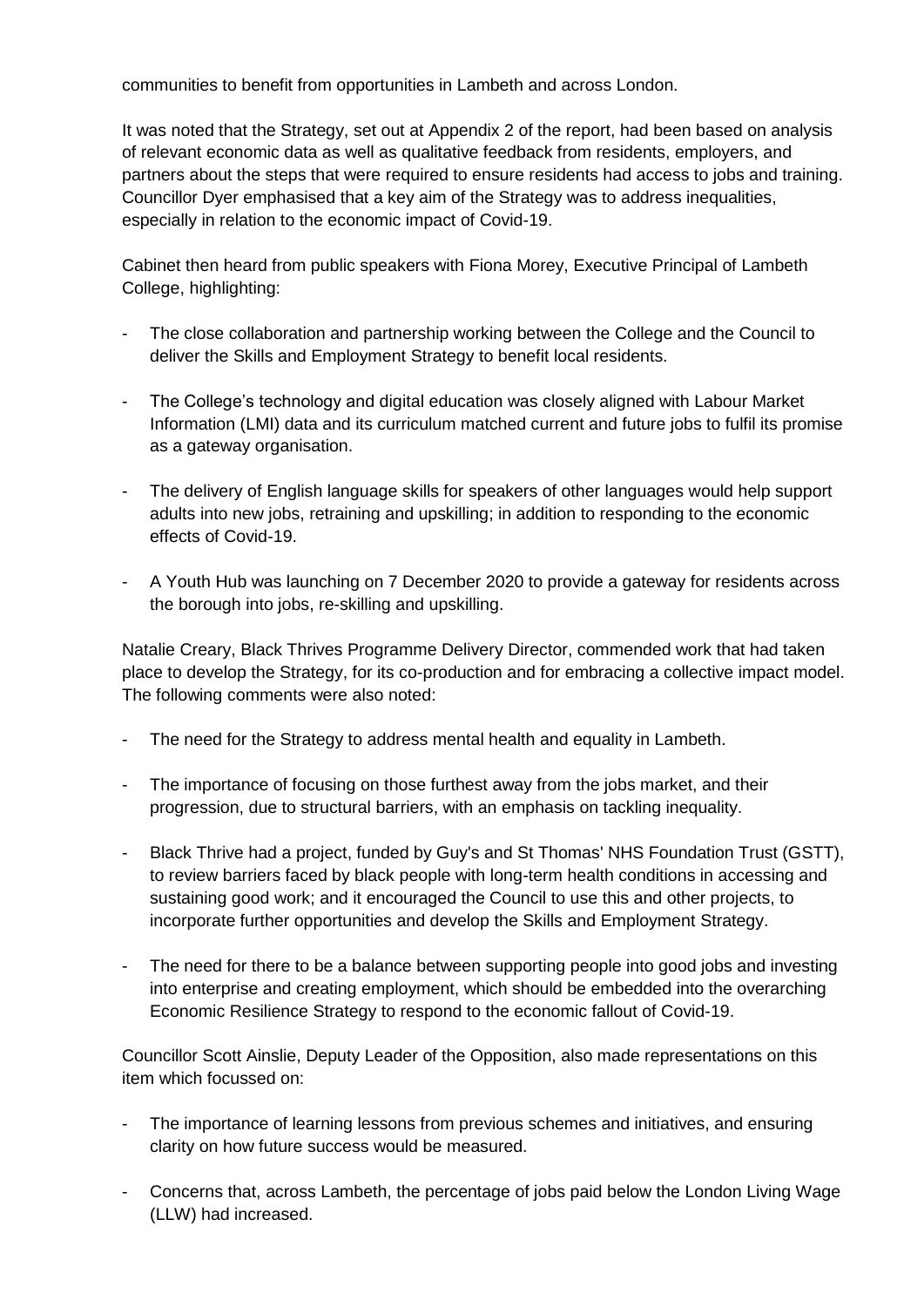- The importance of apprenticeships and utilisation of the Apprenticeship Levy.
- The membership of the Skills and Employment Board, which included the Brixton Business Improvement District (BID) but not other BIDs across Lambeth such as InStreatham BID.

In response to questions, the Director, Enterprise, Jobs and Skills, together with the Head of Economic Inclusion, provided further information on:

- Success measures including the need to report not just on outputs and the performance of individual programmes but also on how people moved through the system. It was noted that the Strategy had been designed so that a systemic approach, to improving the skills offer across the borough, could be delivered.
- The need to do more to improve the quality of work available. It was recognised that the percentage of jobs paid below the LLW had increased over the past ten years, both in Lambeth and across London, due to the growth of sectors such as hospitality and retail. However, it was noted that where the Council could encourage and influence employers to pay the LLW it would, for example through the Council's supply chain. It was noted that 99% of Council contacts above £100,000 were compliant with the LLW.
- The work that had taken place following recent announcements by the Chancellor of the Exchequer, as part of the Spending Review, in relation to apprenticeships and use of the Apprenticeship Levy.
- How the Council was working with the London Progression Collaboration, and other organisations, to ensure it was making the most out of unspent Apprenticeship Levy funds.
- The work the Council was doing across the borough with each of the seven BIDs. It was noted Brixton and South Bank were the only BIDs directly involved with the Skills and Employment Board. However, it was emphasised that the Council was working closely with each of the BIDs, not just Brixton and South Bank, to ensure they were all being supported.

During the discussion that followed, Cabinet considered a wide range of issues, including: actions that would help support mental health recovery and mental health in the workplace, the importance of economic inclusion, the economic context and challenges which had informed the development of the Strategy, the importance of ongoing engagement and consultation with a wide range of partners, and using data to enable targeted support for those in greatest need.

RESOLVED: That the Lambeth Skills and Employment Strategy be adopted.

#### **CLERK'S NOTE**

The Chair agreed to take the Lambeth Made Safer Strategy item before the Direct Labour Organisation (Housing Services) item. The minutes reflect the order in which items were discussed rather than the order set out on the published agenda.

# **4. LAMBETH MADE SAFER STRATEGY**

Councillor Jacqui Dyer, Cabinet Member for Jobs, Skills and Community Safety, presented the Lambeth Made Safer Strategy 2020 – 2030. The Strategy, set out at Appendix A to the report, set out a vision with goals and priorities for making Lambeth one of the safest places for young people and young adults. The following points were noted: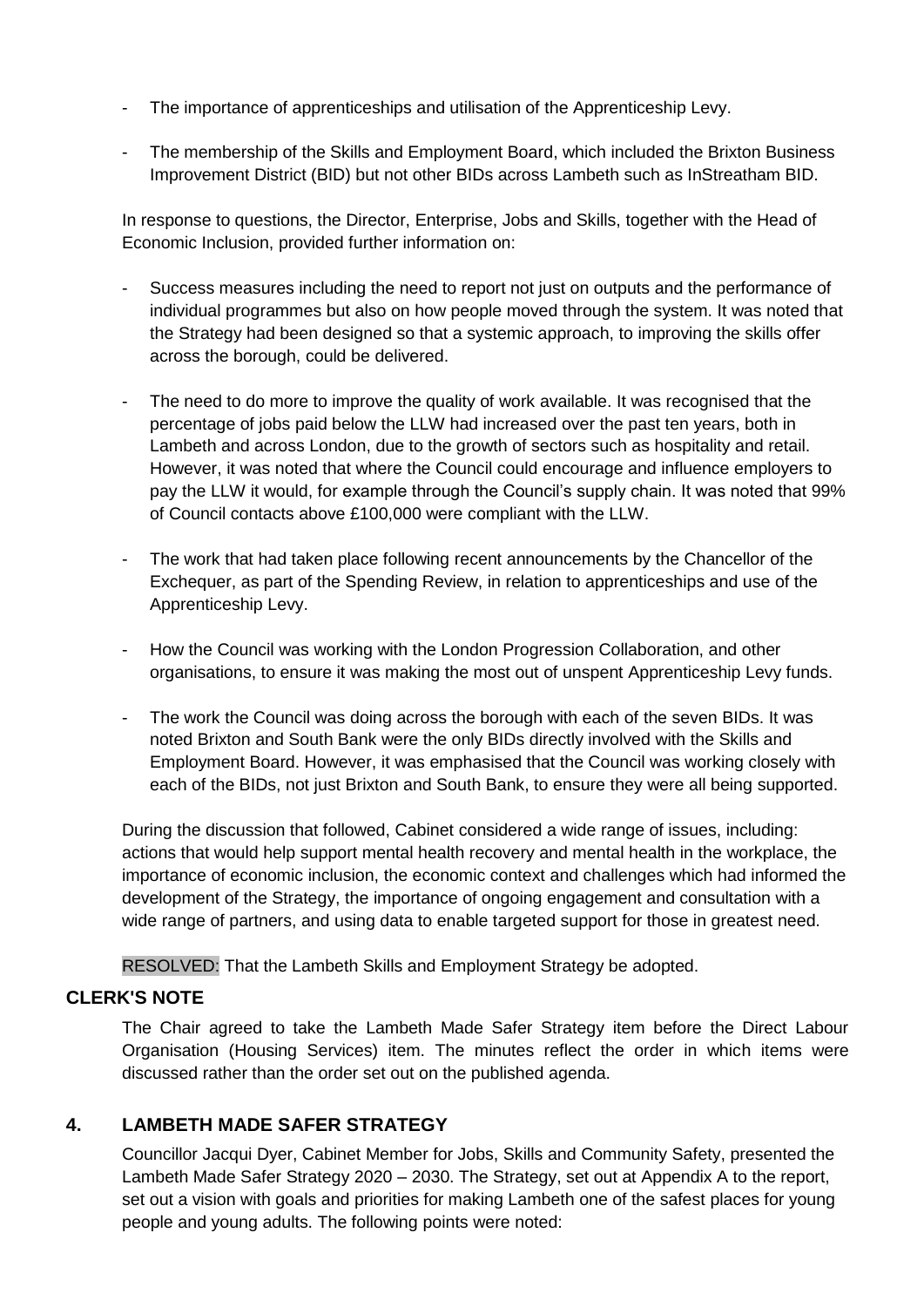- Although violence against young people had fallen from its peak in 2018, it remained a significant issue for Lambeth. As set out in the report, in 2020 Lambeth's position relative to other London boroughs had worsened significantly.
- The Strategy aimed to break the cycle of violence that devasted lives of individuals, families and communities. This would be done by acting upon feedback from young people and communities about their experiences, together with their views about what would work to prevent violence against young people in the future.
- A long-term Public Health approach to community safety would help ensure early interventions so that the aspirations of young people were not limited due to obstacles, including those in relation to early childhood and socio-health issues.
- The Strategy acknowledged and highlighted that systemic racism had affected Black communities over many years in the borough and it was noted that this had led to higher levels of violence against young Black people. Councillor Dyer emphasised that the Strategy would adopt an anti-racist approach throughout all its work.
- The aim was to improve the safety, and health and well-being, of children and young people across the borough and to reduce the number of young people and young adults impacted by violence.
- The Strategy had been informed by the lived experiences of those affected by youth violence and the successes and failures of those who continued to strive to prevent it.

Natalie Creary, Black Thrives Programme Delivery Director, made representations on this item which focussed on the following key points:

- Lambeth could be proud of its Made Safer Strategy and the embracing of an anti-racist lens was commended. Black Thrive encouraged the Council to continue to work with it but noted that success required the continued support of councillors.
- It was noted that the Strategy could possibly help reduce the inequality gap.
- The embracing of a collective impact model was praised.
- This was an opportunity to think differently around youth violence language, such as "violence that affects young people" instead of "youth violence".
- A balance was needed on intervention to address the symptoms and consequences of violence, by ensuring attention to systemic factors, such as school exclusion or state neglect, were considered. This would enable the building of trust by recognising that opportunities and choice agency was shaped by statutory organisations instead of a focus solely on the child, community, or family. However, such a balance underlined the importance of further investment into solutions.
- It was important to create space for communities to take leadership roles, especially those disproportionally impacted, so that they could deliver solutions for themselves.

Councillor Scott Ainslie, Deputy Leader of the Opposition, reflected on the relationship between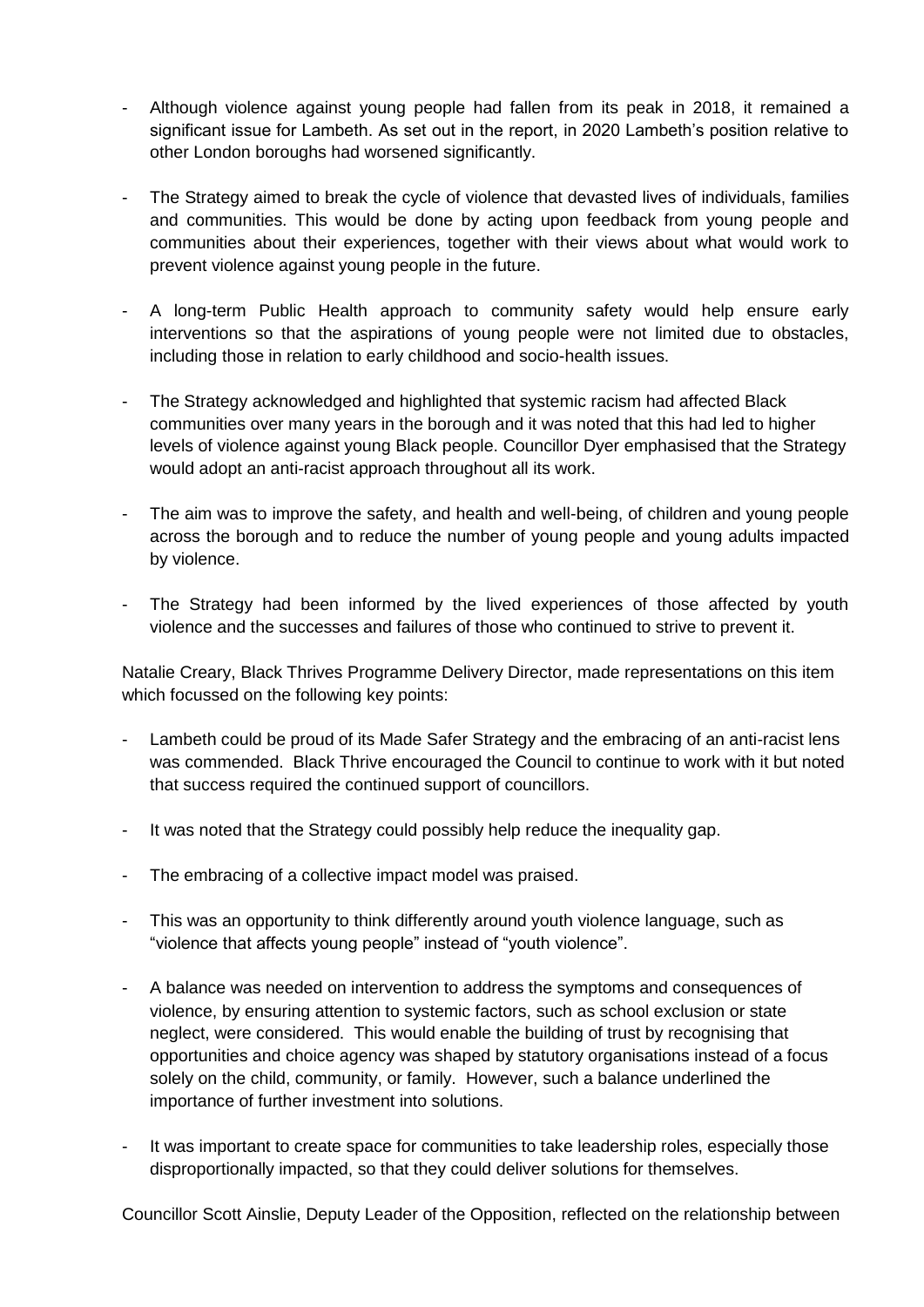the Skills and Employment Strategy (considered earlier in the meeting) and the Lambeth Made Safer Strategy and stated his support for adopting an anti-racist approach. The following points were also highlighted:

- The valuable work of Youth Centres and the need to ensure these were supported by the Strategy.
- The need for Children and Young People's Mental Health services to be made more accessible, especially for those suffering as a result of poverty and increasing uncertainty as a result of Covid-19.
- The importance of providing training and employment opportunities for young people at risk of being involved with drugs and/or alcohol.

Councillor Dr Mahamed Hashi, Deputy Cabinet Member for Youth, also made representations on this item which focussed on the importance of ongoing community engagement and the fact that this was at the heart of the Strategy. It was highlighted that residents would continue to have opportunities to participate in both the development and delivery of the various work streams set out in the Strategy.

During the discussion that followed, Cabinet considered a range of issues, including: the effective use of language; the need to involve children and young people in the design of public spaces to ensure local environments were safe for all; how the Strategy had been aligned to support work to tackle violence against women and girls; and issues in relation to racism and discrimination.

RESOLVED: That the Lambeth Made Safer Strategy 2020-2030 be endorsed, and its implementation authorised.

#### **GUILLOTINE**

During the discussion of agenda item 5, Direct Labour Organisation (Housing Services), the guillotine fell at 7.00 pm.

RESOLVED: That the meeting continue for a further period of up to 30 minutes.

# **5. DIRECT LABOUR ORGANISATION (HOUSING SERVICES)**

Councillor Jennifer Brathwaite, Deputy Leader of the Council (Housing and Homelessness), introduced the report and explained how the Council was redesigning its repair and maintenance service in order to deliver better quality, socially responsible and digitally-driven services.

The Deputy Leader of the Council (Housing and Homelessness) highlighted that the administration was committed to bringing services back in-house where they could be delivered more effectively and demonstrated better value for money. The proposals, set out in the report, would enable the Council to undertake communal repairs and deliver community and care services via a Direct Labour Organisation (DLO).

Cabinet was asked to note the following:

Social responsibility was at the heart of the proposed DLO. The underlying ethos was to create a diverse workforce of council employees and apprenticeships which would provide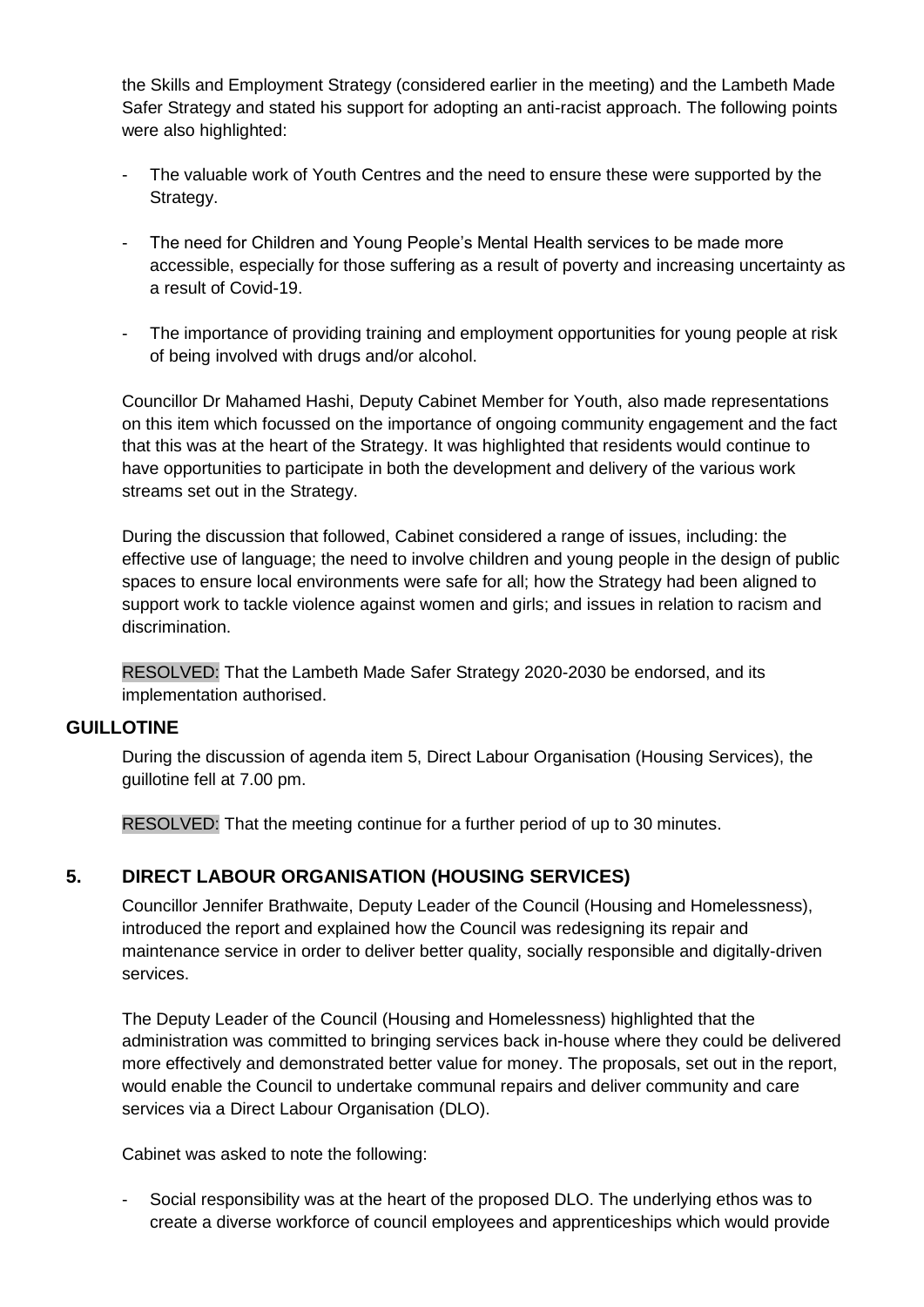much needed local employment and training opportunities to people committed to delivering quality services to Lambeth residents.

- Improving estates and neighbourhoods, and providing property adaptations to support disabled, vulnerable and older adults to maintain their own independence was an important driver for the DLO.
- The DLO would embrace some of the most dynamic ICT resource management systems available to ensure it was efficiently managed and financially viable. This software would also allow residents to access and track services online.
- The DLO would play its part in helping the Council achieve its 2030 net-zero carbon commitment. This would be done, primarily, through sustainable travel and a commitment to using electric vehicles with dynamic journey management to avoid unnecessary or abortive travel. The DLO would also work to implement a ban on all single use plastics and plastic would be recycled in accordance with council policy.

Councillor Brathwaite placed on record her thanks for the significant work undertaken by both a resident Task and Finish Group, who had conducted a detailed review of the Council's communal repairs service in 2019, and the Council's Resident Procurement Panel, which had been established to help the Council design, procure and manage its housing repair and maintenance delivery arrangements.

Councillor Scott Ainslie, Deputy Leader of the Opposition, stated that he supported the proposal and highlighted a number of issues which focused on:

- The importance of having checks and balances in place to ensure housing repairs were completed on time and to expected standards.
- Concerns in relation to performance data and statistics for the housing repairs help desk and the need for improvements to be made to ensure residents were able to report faults as easily as possible.
- The importance of testing the latest ICT resource management systems to ensure the new software worked and was accessible to all before going live.
- The need for openness and transparency in relation to DLO governance arrangements.

In response to questions the Assistant Director, Repairs and Maintenance, provided information on a range of topics, including:

- The DLO would be accountable to an independent governing board with a proposed membership consisting of the Director of Housing Services, Cabinet Members, Residents and a Cost Manager. The board would meet quarterly to review performance, expenditure, budgets, health and safety, culture, social and environmental commitments and would make strategic decisions to support sustainability and financial viability. It was also noted that the Council's internal auditors would audit the DLO accounts annually.
- Repairs would be managed by industry leading dynamic resource scheduling software using algorithms to ensure travel and outputs were optimised and managed in the most efficient way. It was noted that ICT support was in place for this and that testing had been built into the timetable for delivering the DLO.
- To help achieve employment and training goals, set out in the report, a dedicated DLO